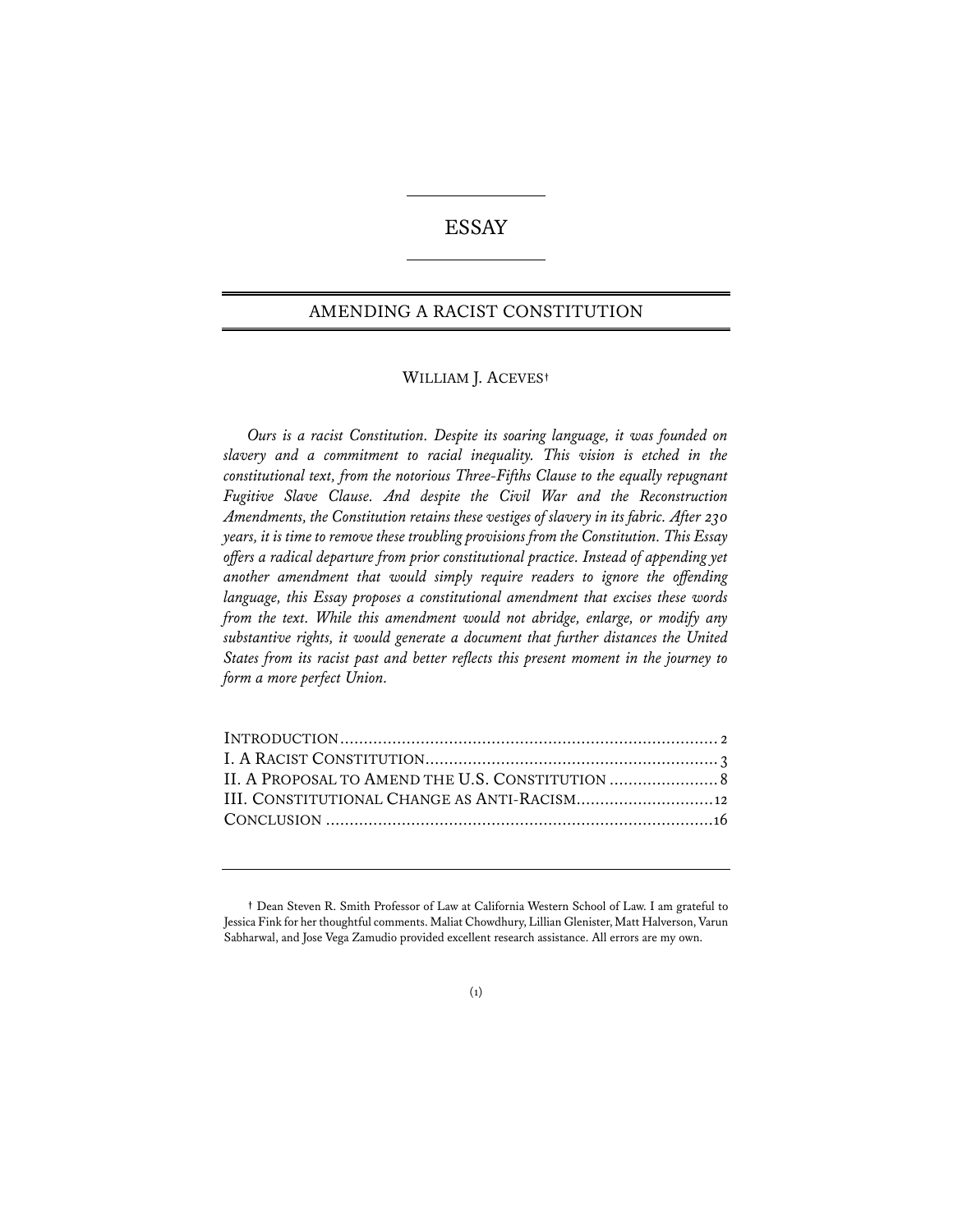#### **INTRODUCTION**

Ours is a racist Constitution. Despite its soaring language, it was founded on slavery and a commitment to racial inequality.**<sup>1</sup>** This vision is etched in the constitutional text, from the notorious Three-Fifths Clause**<sup>2</sup>** to the equally repugnant Fugitive Slave Clause.**<sup>3</sup>** And despite the Civil War and the Reconstruction Amendments, the Constitution retains these vestiges of slavery in its fabric. This is the document we reference as lawyers and celebrate as Americans.**<sup>4</sup>** It is the document we share as inspiration with other countries.**<sup>5</sup>** After 230 years, it is time to remove these troubling provisions from the Constitution.**<sup>6</sup>**

**4** *See* Irvin Molotsky, *Washington Talk: Q&A: Warren E. Burger; On Fixing Constitution and Spilling Gravy All Over the Preamble*, N.Y. TIMES, Apr. 16, 1987, at B8 (quoting Chief Justice Burger stating the Constitution was the "best thing of its kind that was ever put together"). *But see* Stuart Taylor, Jr., *Marshall Sounds Critical Note on Bicentennial*, N.Y. TIMES, May 7, 1987, at A1 (quoting Justice Marshall's statement that the Constitution was "defective from the start").

**5** *See* GEORGE ATHAN BILLIAS, AMERICAN CONSTITUTIONALISM HEARD ROUND THE WORLD, 1776–1989: A GLOBAL PERSPECTIVE (2009) (recounting how the U.S. Constitution has influenced foreign countries for more than two hundred years); CONSTITUTIONALISM AND RIGHTS: THE INFLUENCE OF THE UNITED STATES CONSTITUTION ABROAD (Louis Henkin & Albert J. Rosenthal eds., 1990) (addressing the influence of the U.S. Constitution around the world). *But see* David S. Law & Mila Versteeg, *The Declining Infuence of the United States Constitution*, 87 N.Y.U. L. REV. 762 (2012) (demonstrating that the U.S. Constitution has fallen out of favor as a model for other countries, both structurally and in terms of rights-related provisions).

**6** The Declaration of Independence shares the same racist origins. While Thomas Jefferson's initial draft denounced slavery, this section was eventually removed. *See* GARRY WILLS,INVENTING AMERICA: JEFFERSON'S DECLARATION OF INDEPENDENCE 66, 89 (2d ed. 2018). The final text does not explicitly address slavery. But even Justice Taney, who wrote the majority opinion in *Dred Scott v. Sanford*, pointed out the hypocrisy of the Declaration's affirmation of human equality:

But it is too clear for dispute that the enslaved African race were not intended to be included, and formed no part of the people who framed and adopted this declaration; for if the language, as understood in that day, would embrace them, the conduct of the distinguished men who framed the Declaration of Independence would have been utterly and flagrantly inconsistent with the principles they asserted; and instead of the

**<sup>1</sup>** *See generally* DERRICK BELL, FACES AT THE BOTTOM OF THE WELL: THE PERMANENCE OF RACISM (1992) (discussing how provisions in the Constitution supported slavery and protected slave owners); DONALD E. LIVELY, THE CONSTITUTION AND RACE (1992) (examining the influence of race in the Constitution's framing, ratification, and development); Juan Williams, *The Survival of Racism Under the Constitution*, 34 WM. & MARY L. REV. 7, 31 (1992) ("Instead of citing the Bill of Rights' protections as a theoretical construct for individual Americans' liberties, we should bring the Bill of Rights to life as the basis of resolving the central dilemma in American history—racial inequality.").

**<sup>2</sup>** *See* U.S. CONST. art. I, § 2, cl. 3.

**<sup>3</sup>** *Id.* art. IV, § 2, cl. 3.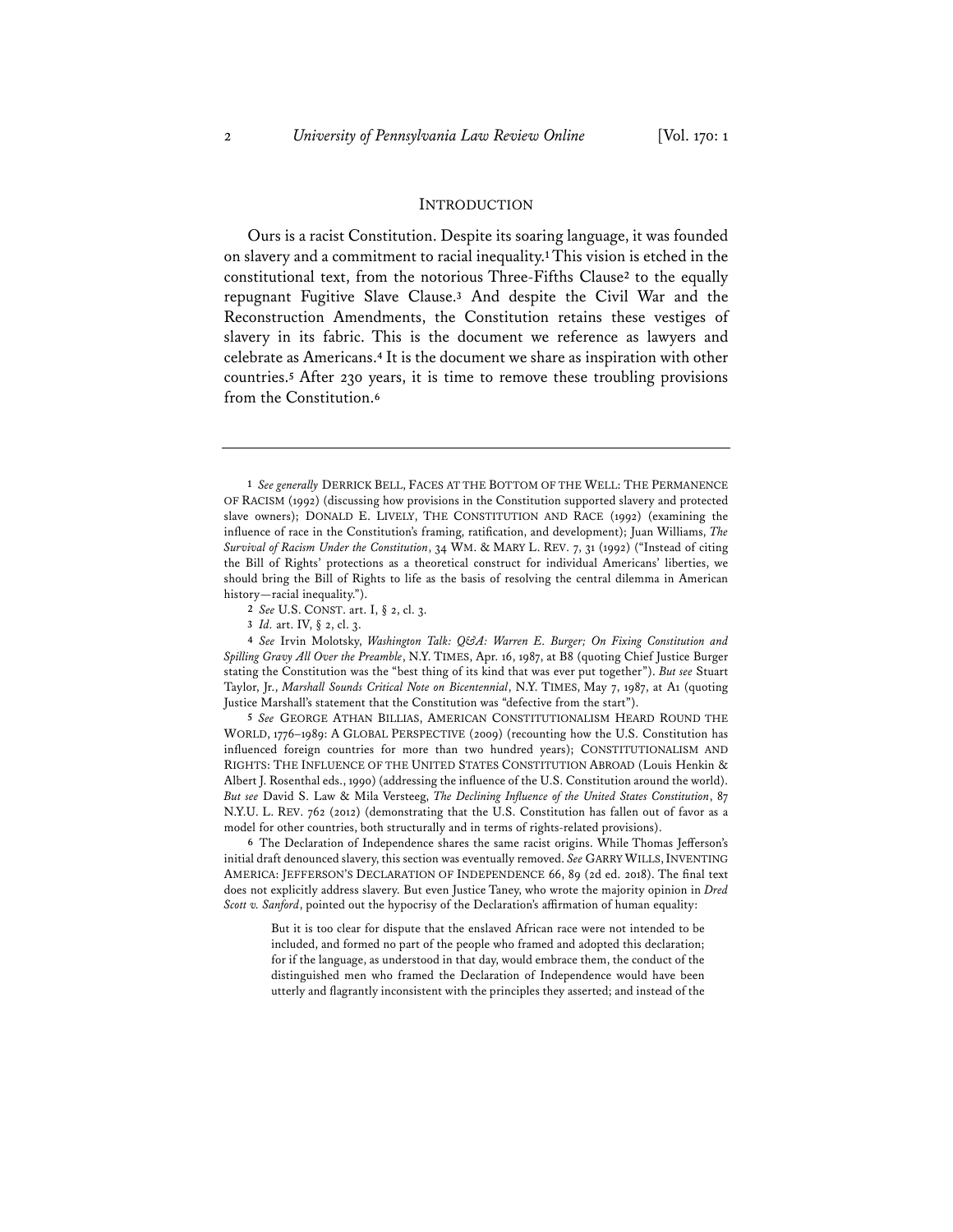This Essay offers a radical departure from prior constitutional practice.**<sup>7</sup>** Instead of appending yet another amendment that would simply require readers to ignore the offending language, this Essay proposes a constitutional amendment that excises these words from the text. While this amendment would not abridge, enlarge, or modify any substantive or procedural rights, it would generate a document that further distances the United States from its racist past and better reflects its journey to form a more perfect Union.**<sup>8</sup>**

#### I. A RACIST CONSTITUTION

The U.S. Constitution reflects compromise.**<sup>9</sup>** It represents a middle ground between the Federalists and Anti-Federalists. It offers concessions between large and small states. It conveys agreement between anti-slavery and pro-slavery factions. While compromise can be celebrated, it can also

sympathy of mankind, to which they so confidently appealed, they would have deserved and received universal rebuke and reprobation.

<sup>60</sup> U.S. (19 How.) 393, 410 (1857). While the Declaration of Independence does not mention slavery, its text still reflects racist views by referencing "the merciless Indian Savages." THE DECLARATION OF INDEPENDENCE para. 29 (U.S. 1776). *See also* Jeffrey Ostler, *The Shameful Final Grievance of the Declaration of Independence*, THE ATLANTIC (Feb. 8, 2020), https://www.theatlantic.com/ ideas/archive/2020/02/americas-twofold-original-sin/606163/ [https://perma.cc/8QJ7-QK5X] (discussing "the 27th grievance [of the Declaration of Independence] and its racist depiction of Native Americans").

**<sup>7</sup>** This Essay builds upon recent calls to action. *See, e.g.*, Marty Piatt, *Commentary: The Racial Reckoning in the U.S. Should Include Fixing the Constitution*, SAN DIEGO UNION-TRIB. (Sept. 28, 2020, 4:49 PM), https://www.sandiegouniontribune.com/opinion/commentary/story/2020-09-28/unitedstates-constitution-slavery [https://perma.cc/T7QD-L5MQ] (describing the Constitution as "the last 'monumental bastion' of our nation's Confederacy"); Richard Albert, *Time to Update the Language of the Constitution*, THE HILL (June 30, 2020, 12:00 PM), https://thehill.com/opinion/whitehouse/505071-time-to-update-the-language-of-the-constitution [https://perma.cc/D8TQ-2Q2R] ("The United States Constitution['s] . . . gendered and racist words stand in the way of true reconciliation in this divided country and have no place in any modern society."); Stephon Johnson, *Rally Calls for "Three-Fifths" Language To Be Removed From Constitution*, N.Y. AMSTERDAM NEWS (Apr. 28, 2016, 12:32 PM), http://amsterdamnews.com/news/2016/apr/28/rally-calls-three-fifthslanguage-be-removed-const [https://perma.cc/847E-SZYT] (discussing New York City Council Member Andy King's efforts to remove the Three-Fifths Clause from the Constitution).

**<sup>8</sup>** *Cf.* U.S.CONST. pmbl. ("We the People of the United States, in Order to form a more perfect Union  $\dots$ .").

**<sup>9</sup>** *See generally* JAMES OAKES, THE CROOKED PATH TO ABOLITION: ABRAHAM LINCOLN AND THE ANTISLAVERY CONSTITUTION (2021) (describing the many compromises surrounding slavery); DAVID BRIAN ROBERTSON, THE ORIGINAL COMPROMISE: WHAT THE CONSTITUTION'S FRAMERS WERE REALLY THINKING (2013) (describing numerous compromises that occurred during the Constitutional Convention).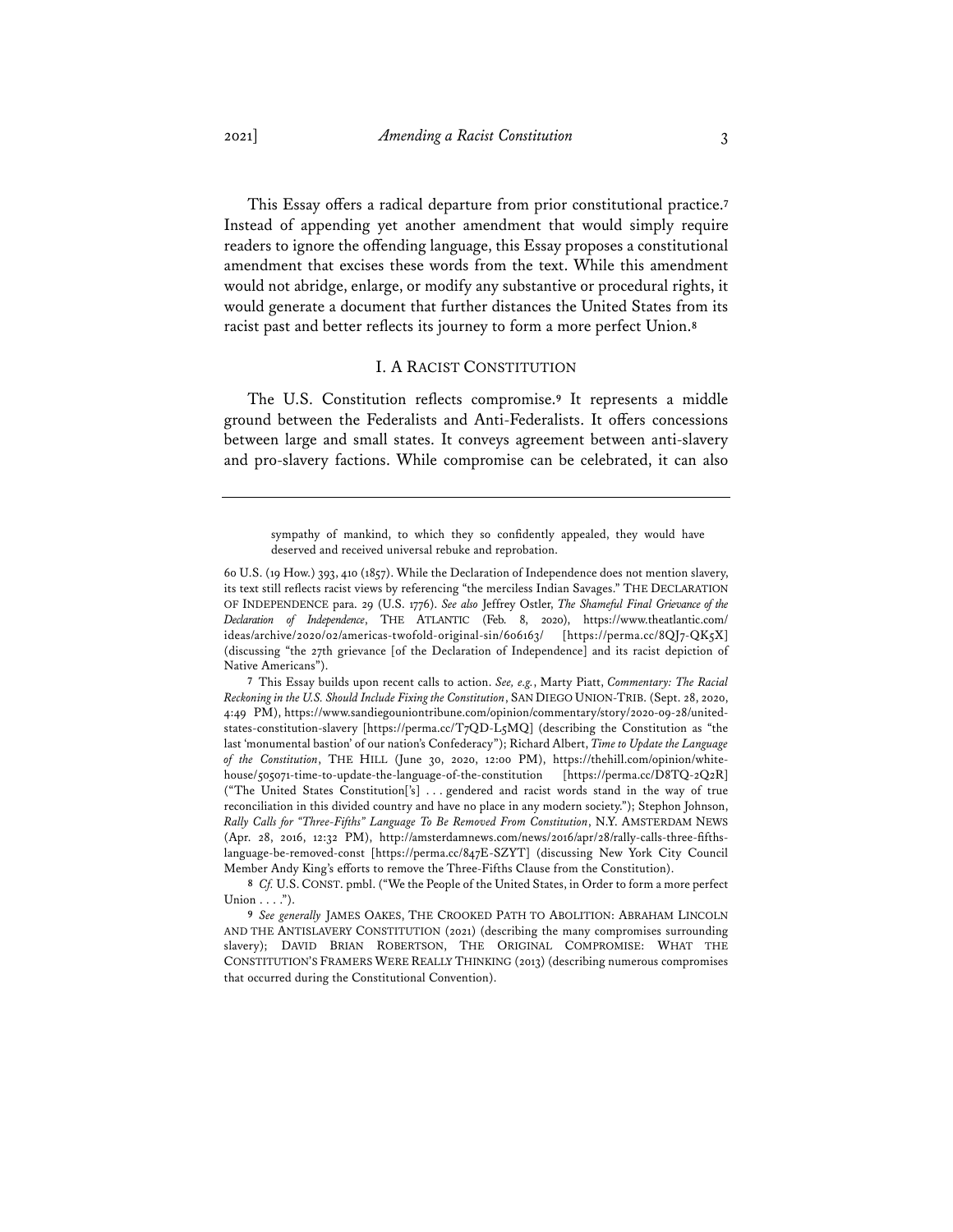"mean[] to accept less than some ideal."**<sup>10</sup>** In the Constitution, that ideal was the principle of racial equality and human dignity.

While the Constitution never uses the words "slave" or "slavery," the shadows of these malignant words inhabit its text.**<sup>11</sup>** Four constitutional provisions reflect a legal architecture that treats Black people as property. Two of these provisions are substantive, and two are procedural.

Article I, Section 2, Clause 3 is the notorious Three-Fifths Clause.**<sup>12</sup>** This provision is used to determine the number of congressional representatives apportioned to a state as well as its corresponding tax obligations. Free persons, including those bound to service for a term of years, were included in the calculation of state populations. In contrast, slaves would be calculated as three-fifths of a person.**<sup>13</sup>** Native Americans who were not taxed would not be included in these calculations. While the Three-Fifths Clause did not directly affect the rights of slaves, it served as clear evidence of their inequality. The Clause also had a profound impact on the power structure in Congress by providing slave states disproportionate political influence in the House for decades.**<sup>14</sup>** Because of this, the slave states were even less inclined to end slavery.

Article IV, Section 2, Clause 3 represents the Fugitive Slave Clause.**<sup>15</sup>** It provides that any person who escapes from servitude and flees to another

**13** While this Essay uses the word "slave," it acknowledges the complexity of the word and the validity of other terms, such as "enslaved person." *See* Katy Waldman, *Slave or Enslaved Person? It's Not Just an Academic Debate for Historians of American Slavery.*, SLATE (May 19, 2015, 6:00 AM), https://slate.com/human-interest/2015/05/historians-debate-whether-to-use-the-term-slave-orenslaved-person.html [https://perma.cc/XRM4-WQPJ]; Eric Zorn, Column, *Language Matters: The Shift From "Slave" to "Enslaved Person" May Be Difficult, But It's Important*, CHI. TRIB. (Sept. 6, 2019, 4:17 PM), https://www.chicagotribune.com/columns/eric-zorn/ct-column-slave-enslaved-languagepeople-first-debate-zorn-20190906-audknctayrarfijimpz6uk7hvy-story.html [https://perma.cc/8HPR-VN6U].

**14** Paul Finkelman, *The Centrality of the Peculiar Institution in American Legal Development*, 68 CHI.-KENT L. REV. 1009, 1031 (1993).

**<sup>10</sup>** Owen Fiss, *Against Settlement*, 93 YALE L.J. 1073, 1086 (1984).

**<sup>11</sup>** DON E. FEHRENBACHER, THE SLAVEHOLDING REPUBLIC: AN ACCOUNT OF THE UNITED STATES GOVERNMENT'S RELATIONS TO SLAVERY 44 (Ward M. McAfee ed., 2001).

**<sup>12</sup>** U.S. CONST. art. I, § 2, cl. 3. *See generally* Jan Ellen Lewis, *What Happened to the Three-Fifths Clause: The Relationship Between Women and Slaves in Constitutional Thought, 1787–1866*, 37 J. EARLY REPUBLIC 1 (2017) (discussing the lack of explicit acknowledgement of women and slavery in the Constitution); Howard A. Ohline, *Republicanism and Slavery: Origins of the Three-Fifths Clause in the United States Constitution*, 28 WM. & MARY Q. 563 (1971) (analyzing various arguments by historians regarding the Three-Fifths Clause and offering a new interpretation).

**<sup>15</sup>** U.S. CONST. art. IV, § 2, cl. 3. *See generally* H. Robert Baker, *The Fugitive Slave Clause and the Antebellum Constitution*, 30 LAW & HIST. REV. 1133 (2012) (addressing the Fugitive Slave Clause and changing interpretations of the term "fugitive").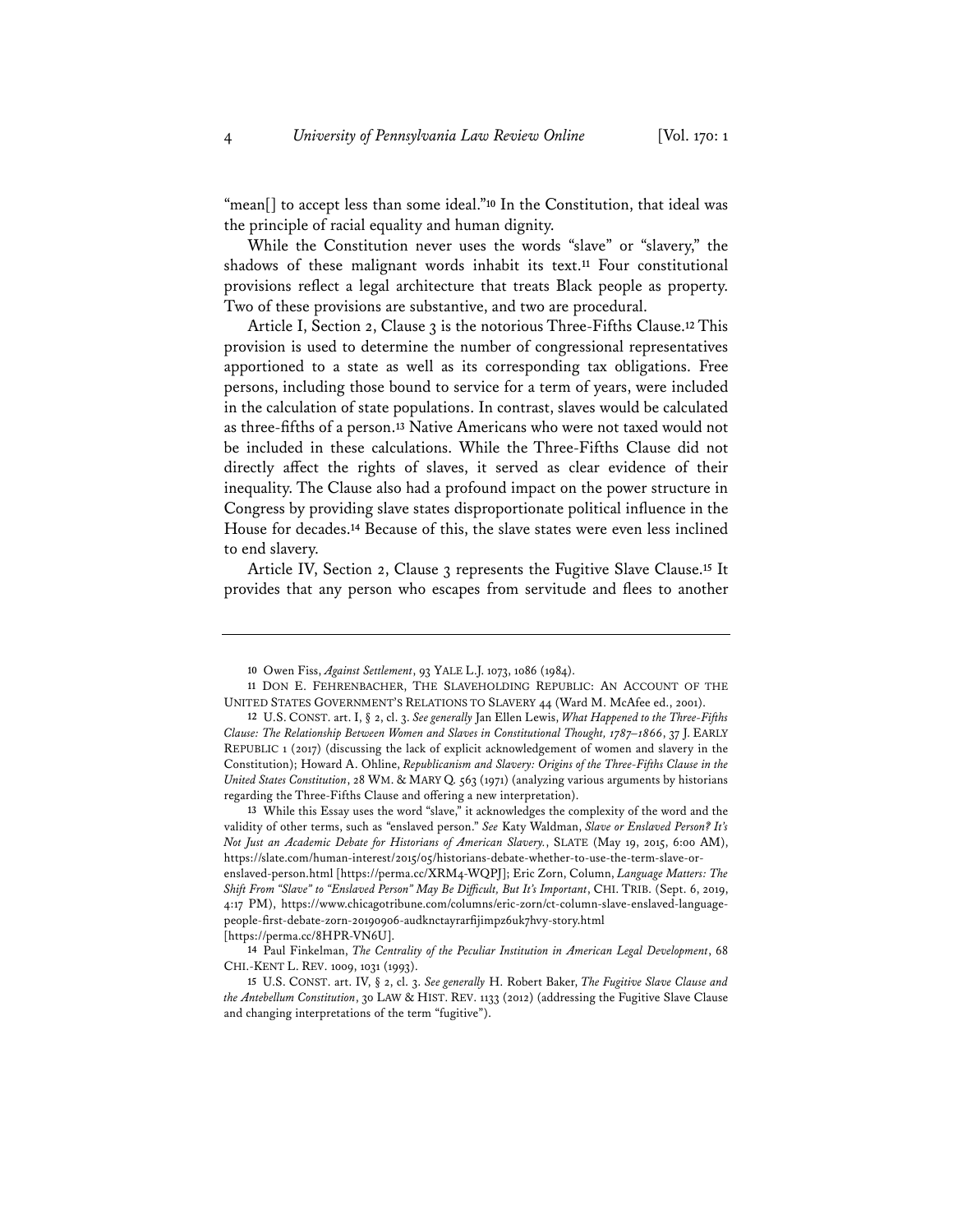state may not gain their freedom. Instead, that person must be returned to the custody of their owner.**<sup>16</sup>** This clause was used on countless occasions to perpetuate slavery. Individuals who had escaped from bondage by crossing state lines were subject to capture and returned to slavery.**<sup>17</sup>** Those who aided such efforts were subject to civil or even criminal liability.**<sup>18</sup>** While there was some resistance to its application, this pernicious clause made anti-slavery states and the federal government complicit in slavery.**19**This complicity even extended to the Supreme Court.**<sup>20</sup>**

Article I, Section 9, Clause 1 limited the ability of Congress to adopt legislation prohibiting the migration or importation of slaves until 1808.**<sup>21</sup>** Congress drafted around this restriction in 1803, when it adopted An Act to Prevent the Importation of Certain Persons into Certain States, Where, by the Laws Thereof, Their Admission is Prohibited.**22**This statute was adopted at the request of the slave states, which were concerned with the rise of free people of color in the United States and viewed the successful slave rebellion in Haiti with trepidation.**<sup>23</sup>** Four years later, Congress took a more significant step with

**19** *See* Christopher N. Lasch, *Rendition Resistance*, 92 N.C. L. REV. 149, 172-74 (2013) (describing the federal government's role in enforcing the Fugitive Slave Clause); Allen Johnson, *The Constitutionality of Fugitive Slave Acts*, 31 YALE L.J. 161 (1921) (same).

**20** *See* Prigg v. Pennsylvania, 41 U.S. (16 Pet.) 539, 625-26 (1842) (holding that a Pennsylvania state law preventing the return of a slave to another state was a violation of the Fugitive Slave Clause). *See generally* H. ROBERT BAKER, *PRIGG V. PENNSYLVANIA*: SLAVERY, THE SUPREME COURT, AND THE AMBIVALENT CONSTITUTION (2012) (discussing the historical context, outcome, and effect of *Prigg*); Paul Finkelman, *Story Telling on the Supreme Court:* Prigg v. Pennsylvania *and Justice Joseph Story's Judicial Nationalism*, 1994 SUP. CT. REV. 247 (1995) (describing *Prigg* as a pro-slavery decision).

**<sup>16</sup>** U.S. CONST. art. IV, § 2, cl. 3.

**<sup>17</sup>** *See, e.g.*, Wright v. Deacon, 5 Serg. & Rawle 62, 64 (Pa. 1819) (ordering that an escaped slave be returned to Maryland).

**<sup>18</sup>** *See, e.g.*, Giltner v. Gorham, 10 F. Cas. 424, 432 (C.C.D. Mich. 1848) (No. 5,453) ("Under this provision this action has been brought; and if the jury shall believe that the defendants, or any part of them, aided and assisted in the rescue, as before stated, the jury will find the whole of the defendants, or a part of them guilty, as the facts may authorize."). *See generally* STEVEN LUBET, FUGITIVE JUSTICE: RUNAWAYS, RESCUERS, AND SLAVERY ON TRIAL 1 (2010) (discussing how cases implicating the Fugitive Slave Clause "contributed greatly to the growing discord between the free and slave states").

**<sup>21</sup>** U.S. CONST. art. I, § 9, cl. 1. However, Congress was authorized to impose a tax or duty on the importation of slaves, but this could not exceed ten dollars per person. *Id.*

**<sup>22</sup>** An Act to Prevent the Importation of Certain Persons into Certain States, Where, by the Laws Thereof, Their Admission is Prohibited, ch. 10, 2 Stat. 205 (1803).

**<sup>23</sup>** DAVID SCOTT FITZGERALD & DAVID COOK-MARTÍN, CULLING THE MASSES: THE DEMOCRATIC ORIGINS OF RACIST IMMIGRATION POLICY IN THE AMERICAS 89 (2014).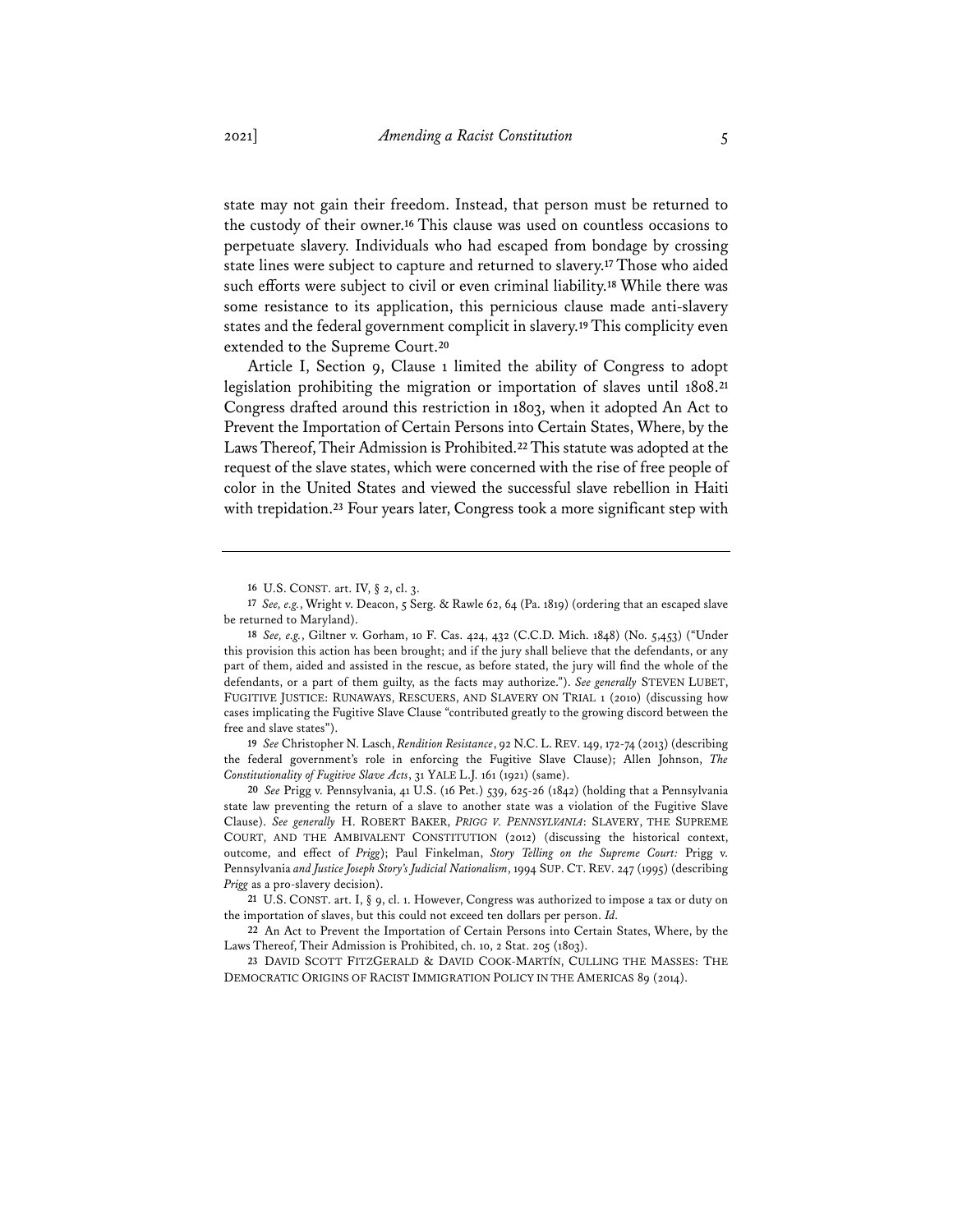the Act to Prohibit the Importation of Slaves Into Any Port or Place Within the Jurisdiction of the United States.**<sup>24</sup>** While the statute was drafted to end the slave trade in the United States, the practice of slavery remained legal.**<sup>25</sup>**

Finally, Article V addresses the process for constitutional amendments.**<sup>26</sup>** These amendments can be proposed for state ratification by a two-thirds vote in both Houses.**<sup>27</sup>** Alternatively, amendments can be proposed through a constitutional convention called by a two-thirds vote of the states.**<sup>28</sup>** Either process then requires approval by three-fourths of the states. Reflecting one of the central compromises to the Constitution, Article V prohibited any amendment to Article I, Section 9, Clause 1 until 1808.**<sup>29</sup>** Working in tandem, these provisions ensured that the slave trade would remain legal in the United States for at least twenty years.

Following the Civil War, the Reconstruction Amendments were adopted. The Thirteenth Amendment was adopted to affirm the military victory at war's end by abolishing slavery and involuntary servitude in the United States.**<sup>30</sup>** It also ended the relevance of the Fugitive Slave Clause. The Fourteenth and Fifteenth Amendments ended the significance of the Three-

**26** U.S. CONST. art. V. Some scholars suggest constitutional change would still be possible even in the absence of the amendment mechanism. *See, e.g.*, David A. Strauss, *The Irrelevance of Constitutional Amendments*, 114 HARV. L. REV. 1457, 1458 (2001) ("[T]hrough most of our history, the amendment process has not been an important means of constitutional change. The Constitution, in practice, changes in many ways—but not because a supermajority makes a discrete, self-conscious decision to amend its text.").

**27** U.S. CONST. art. V.

**28** *Id.*

**29** Article V also prohibited any amendment to Article I, Section 9, Clause 4 until 1808. This section provides that "[n]o Capitation, or other direct, Tax shall be laid, unless in Proportion to the Census or Enumeration herein before directed to be taken." U.S. CONST. art. 1, § 9, cl. 4; *see also id.* art. V ("[N]o Amendment which may be made prior to the Year One thousand eight hundred and eight shall in any Manner affect the first and fourth Clauses in the Ninth Section of the first Article . . . ."). The adoption of the Sixteenth Amendment superseded this provision. U.S. CONST. amend. XVI ("The Congress shall have power to lay and collect taxes on incomes, from whatever source derived . . . .").

**30** *See* U.S. CONST. amend. XIII; *see also* ALEXANDER TSESIS, THE THIRTEENTH AMENDMENT AND AMERICAN FREEDOM: A LEGAL HISTORY (2004) (discussing the effects of the Thirteenth Amendment and its relevance today); *cf.* Jack M. Balkin & Sanford Levinson, *The Dangerous Thirteenth Amendment*, 112 COLUM. L. REV. 1459, 1460 (2012) ("One of the ironies of the U.S. Constitution is that although it was clearly designed to accommodate the interests of slaveholding states, the word 'slavery' first appears in the Constitution in the Thirteenth Amendment, which claims to abolish slavery forever.").

**<sup>24</sup>** An Act to Prohibit the Importation of Slaves into any Port or Place Within the Jurisdiction of the United States, ch. 22, 2 Stat. 426 (1807).

**<sup>25</sup>** *See* JENNY S. MARTINEZ, THE SLAVE TRADE AND THE ORIGINS OF INTERNATIONAL HUMAN RIGHTS 32 (2012) (discussing the 1807 statute and its effects on the slave trade in the United States).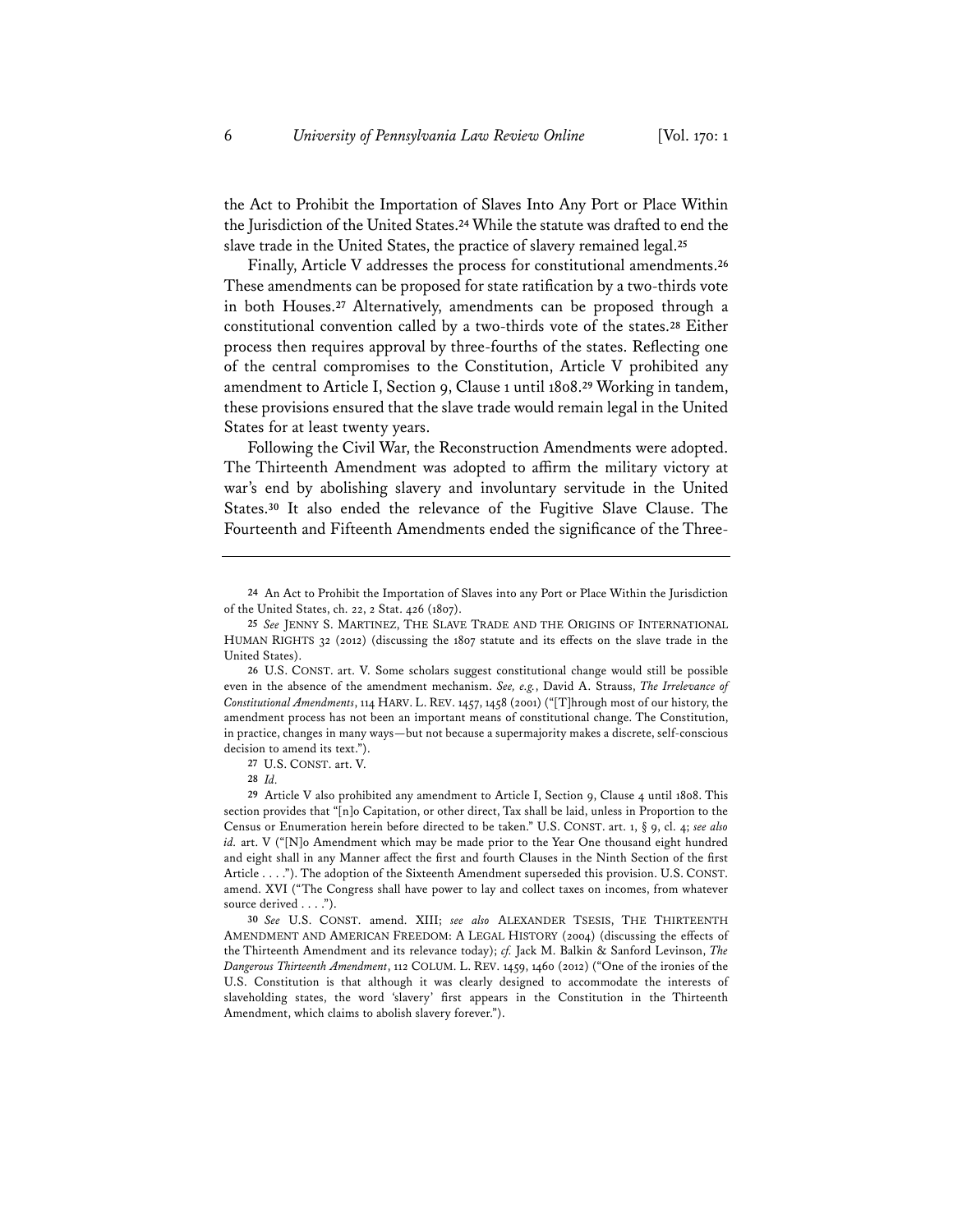Fifths Clause.**<sup>31</sup>** However, the Reconstruction Amendments did not remove either clause from the constitutional text. Accordingly, these provisions remain part of the Constitution even though they have been drained of their legal meaning.

While slavery and segregation have ended, the Black community continues to struggle against oppression as it confronts structural racism.**<sup>32</sup>** Other people of color share a similar fate. The regime of structural racism where public and private norms, rules, and institutions reinforce and perpetuate racial inequality—survived the civil rights battles of the 1960s and has continued into this century.**<sup>33</sup>** Unlike its predecessors, which lived openly in law, structural racism is pernicious because it hides in plain sight, even within the pillars of the legal system.**<sup>34</sup>** It does not require animus. Yet, it still bestows privilege to whiteness and burden to color. Structural racism traces its origins to a racist Constitution.**<sup>35</sup>**

[https://perma.cc/Z4TE-Z9WT] (discussing the history and persistence of the racial wealth gap).

**33** *See generally* Michael Siegel, *Racial Disparities in Fatal Police Shootings: An Empirical Analysis Informed by Critical Race Theory*, 100 B.U. L. REV. 1069 (2020) (discussing racial disparities in fatal police shootings); Dayna Bowen Matthew, *On Charlottesville*, 105 VA. L. REV. 269 (2019) (reviewing the impact of legally constructed residential segregation).

**34** *See* Victoria J. Haneman, *Contemplating Homeownership Tax Subsidies and Structural Racism*, 54 WAKE FOREST L. REV. 363 (2019) (critiquing structural racism in the tax code); Palma Joy Strand, *The Invisible Hands of Structural Racism in Housing: Our Hands, Our Responsibility*, 96 U. DET. MERCY L. REV. 155 (2019) (addressing structural racism in housing).

**35** *See generally* IBRAM X. KENDI, STAMPED FROM THE BEGINNING: THE DEFINITIVE HISTORY OF RACIST IDEAS IN AMERICA 116 (2016) (discussing the "racist ideas in the nation's founding document"); MICHELLE ALEXANDER, THE NEW JIM CROW: MASS INCARCERATION IN THE AGE OF COLORBLINDNESS (rev. ed. 2012) (discussing how the original Constitution's structure and content preserved a racial caste system).

**<sup>31</sup>** U.S. CONST. amends. XIV, XV; *see* Elk v. Wilkins, 112 U.S. 94, 102 (1884) (finding the Fourteenth Amendment had abrogated the Three-Fifths Clause). *See generally* ERIC FONER, THE SECOND FOUNDING: HOW THE CIVIL WAR AND RECONSTRUCTION REMADE THE CONSTITUTION (2019) (noting how the Reconstruction Amendments were meant to provide African Americans with equal citizenship).

**<sup>32</sup>** *See, e.g.*, Zinzi D. Bailey, Justin M. Feldman & Mary T. Bassett, *How Structural Racism Works—Racist Policies as a Root Cause of U.S. Racial Health Inequalities*, 384 NEW ENG. J. MED. 768 (2021), https://www.nejm.org/doi/pdf/10.1056/NEJMms2025396 [https://perma.cc/FD5U-UG9A] (focusing on residential racial segregation, mass incarceration, police violence, and unequal medical care in discussing the impact of structural racism on health outcomes); ANGELA HANKS, DANYELLE SOLOMON & CHRISTIAN E. WELLER, CTR. FOR AM. PROGRESS, SYSTEMATIC INEQUALITY: HOW AMERICA'S STRUCTURAL RACISM HELPED CREATE THE BLACK-WHITE WEALTH GAP (2018), https://cdn.americanprogress.org/content/uploads/2018/02/20131806/ RacialWealthGap-report.pdf?\_ga=2.246671878.322356677.1630456553-1958758403.1630456553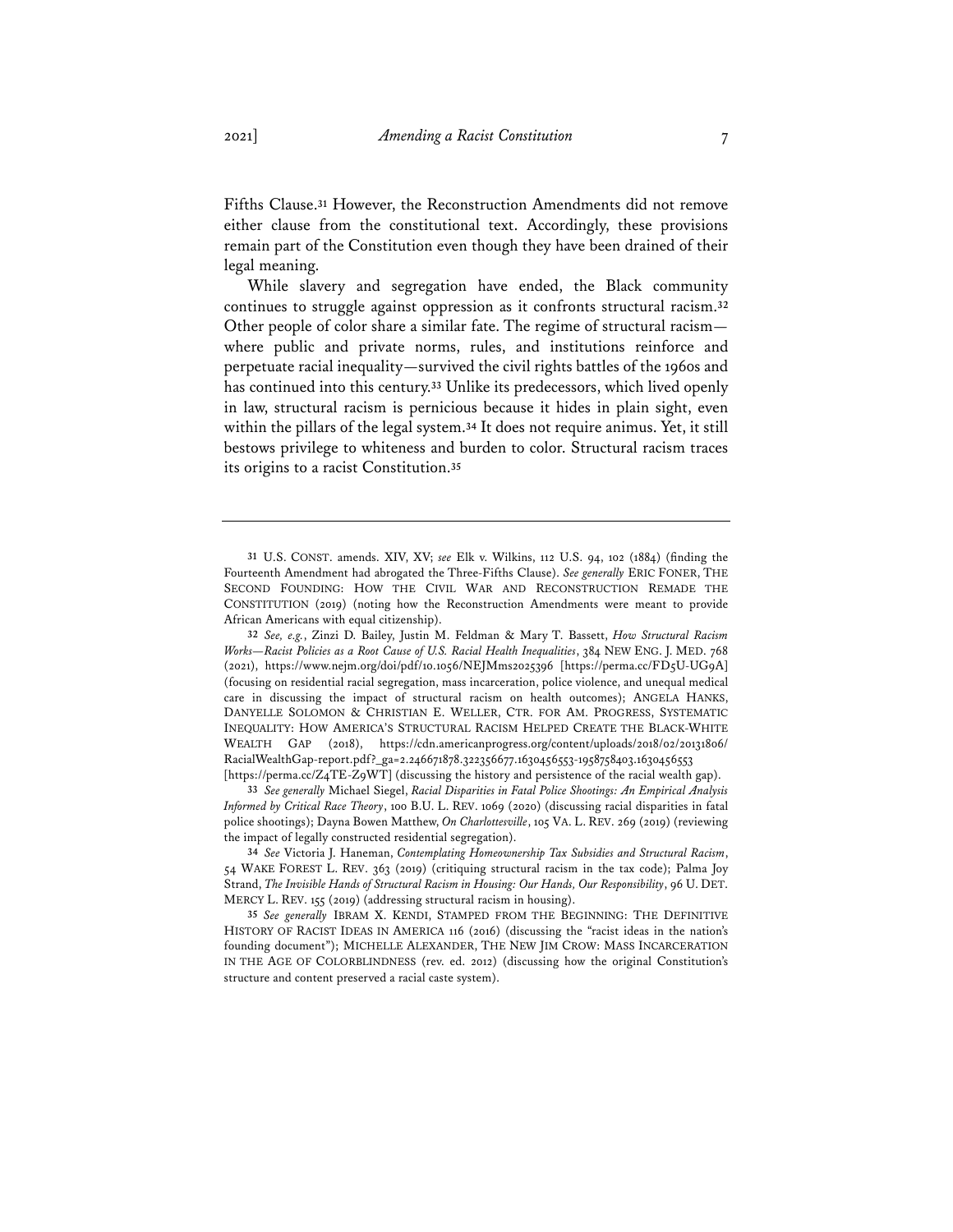#### II. A PROPOSAL TO AMEND THE U.S. CONSTITUTION

Constitutional change has been a topic of deep reflection by scholars, but only one method has been used in the United States.**<sup>36</sup>** Since the adoption of the Bill of Rights, amendments have been added sequentially to the Constitution. The appendative model has been used twenty-seven times.**<sup>37</sup>** These amendments have created new rights, clarified existing text, and even negated some provisions of the Constitution.**<sup>38</sup>** But these amendments have not changed the actual wording of the Constitution. The integrative model provides a different method of constitutional change.**<sup>39</sup>** Instead of simply appending a new amendment sequentially to the existing list, these amendments would also make substantive changes to the wording of the Constitution. This would achieve what James Madison described as a "uniform and entire" Constitution.**<sup>40</sup>**

The Constitution does not require the use of the appendative model. Pursuant to Article V, an approved amendment "shall be valid to all Intents and Purposes, as Part of this Constitution . . . ."**<sup>41</sup>** During debate surrounding the ratification of the Bill of Rights, delegates discussed whether to follow the appendative model or integrative model.**<sup>42</sup>** Advocates of the integrative model argued the Constitution should function as a cohesive document and

**<sup>36</sup>** *See generally* RESPONDING TO IMPERFECTION: THE THEORY AND PRACTICE OF CONSTITUTIONAL AMENDMENT (Sanford Levinson ed., 1995) (discussing the various methods by which constitutional change occurs); 1 BRUCE ACKERMAN, WE THE PEOPLE: FOUNDATIONS (1993) (exploring the intellectual and philosophical foundations of the Constitution). *See also* JOHN R. VILE, ENCYCLOPEDIA OF CONSTITUTIONAL AMENDMENTS, PROPOSED AMENDMENTS, AND AMENDING ISSUES, 1789–2015 (4th ed. 2015) (describing all the proposed constitutional amendments); RICHARD B. BERNSTEIN & JEROME AGEL, AMENDING AMERICA: IF WE LOVE THE CONSTITUTION SO MUCH, WHY DO WE KEEP TRYING TO CHANGE IT? (1993) (chronicling efforts to amend the Constitution).

**<sup>37</sup>** RICHARD ALBERT, CONSTITUTIONAL AMENDMENTS: MAKING, BREAKING, AND CHANGING CONSTITUTIONS 230 (2019).

**<sup>38</sup>** *See, e.g.*, U.S. CONST. amend. XVIII (establishing prohibition of alcohol); *id.* amend. XIX (prohibiting the denial of voting rights on the basis of sex); *id.* amend. XXI (repealing the Eighteenth Amendment).

**<sup>39</sup>** ALBERT, *supra* note 37, at 230, 236-38.

**<sup>40</sup>** CREATING THE BILL OF RIGHTS: THE DOCUMENTARY RECORD FROM THE FIRST FEDERAL CONGRESS 118 (Helen E. Veit, Kenneth R. Bowling & Charlene Bangs Bickford eds., 1991) (statement of Rep. James Madison during Aug. 13, 1789 debate).

**<sup>41</sup>** U.S. CONST. art. V.

**<sup>42</sup>** Edward Hartnett, *"A Uniform and Entire" Constitution: Or, What If Madison Had Won?*, 15 CONST. COMMENT. 251, 252-58 (1998); *see also* Kenneth R. Bowling, "*A Tub to the Whale": The Founding Fathers and Adoption of the Federal Bill of Rights*, 8 J. EARLY REPUBLIC 223, 228-29, 238-242 (discussing the debate over various ways of amending the Constitution).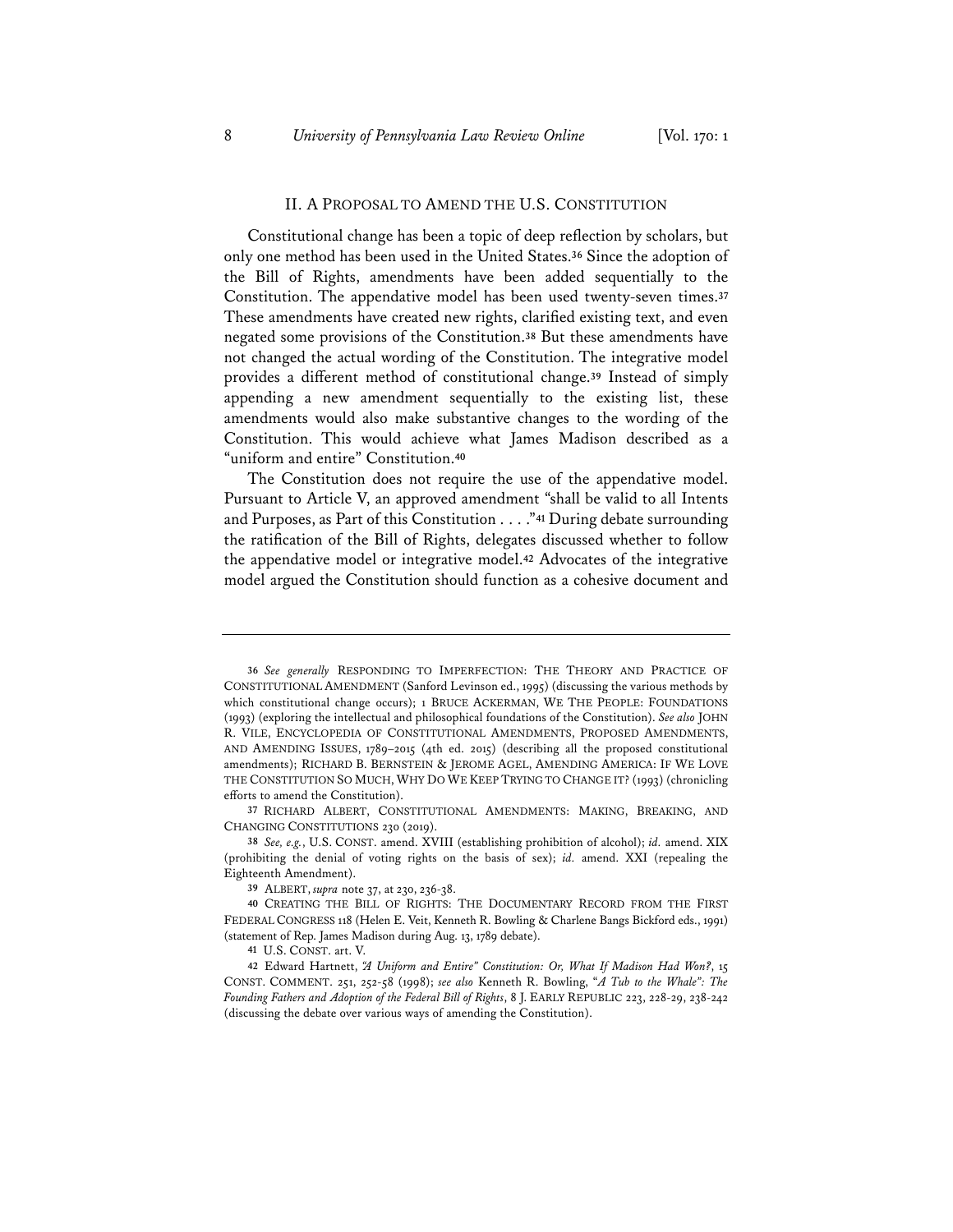not appear "like a careless written letter."**<sup>43</sup>** Critics asserted such an approach would cause the Constitution to appear as a patchwork quilt, "resembling Joseph's coat of many colors."**<sup>44</sup>** While the delegates ultimately decided to follow the appendative model, this was a political compromise and not a legal decision.**<sup>45</sup>** Article V indicates that a properly ratified amendment is assimilated into the Constitution and becomes part of that document.**<sup>46</sup>** This can also be accomplished through the integrative model.**<sup>47</sup>**

A proposed Twenty-Ninth Amendment would remove the vestiges of slavery from the Constitution.**<sup>48</sup>** Substantively, it would remove the Three-Fifths Clause and the Fugitive Slave Clause from the constitutional text. Procedurally, it would follow the process for constitutional amendment contained in Article V. It would begin in Congress, with a two-thirds vote in both Houses proposing the amendment.**<sup>49</sup>** Alternatively, Article V indicates that two-thirds of the states can propose a constitutional convention for

**47** Hartnett, *supra* note 42, at 284-99 (depicting how the integrative model would be used to address constitutional amendments).

**<sup>43</sup>** 1 ANNALS OF CONG. 710 (1789) (Joseph Gales ed., 1834) (statement of Rep. John Vining).

**<sup>44</sup>** *Id.* at 714 (statement of Rep. James Jackson).

**<sup>45</sup>** *See* Mehrdad Payandeh, *Constitutional Aesthetics: Appending Amendments to the United States Constitution*, 25 BYU J. PUB. L. 87, 90 (2010) ("[T]he decision in favor of Sherman's approach of adding the amendments constitutes a concession by Madison, . . . for the sake of achieving a consensus with regard to the substance of the amendments."); Thomas E. Baker, *Towards a More Perfect Union: Some Thoughts on Amending the Constitution*, 10 WIDENER J. PUB. L. 1, 10 (2000) (noting that since the adoption of the Bill of Rights in 1791, all "amendments have been added at the end of the document"); Price Marshall, *"A Careless Written Letter"—Situating Amendments to the Federal Constitution*, 51 ARK. L. REV. 95, 110 (1998) ("Madison compromised on form to secure the substance of the larger project of amendments.").

**<sup>46</sup>** U.S. CONST. art. V.

**<sup>48</sup>** Because the Equal Rights Amendment ("ERA") may still be adopted as the Twenty-Eighth Amendment, this Essay titles its proposal as the Twenty-Ninth Amendment in solidarity. The ERA was proposed by Congress to ensure gender equality attained constitutional status. *See generally* Martha F. Davis, *The Equal Rights Amendment: Then and Now*, 17 COLUM. J. GENDER & L. 419 (2008) (chronicling the history of the ERA); Barbara A. Brown, Thomas I. Emerson, Gail Falk & Ann E. Freedman, *The Equal Rights Amendment: A Constitutional Basis for Equal Rights for Women*, 80 YALE L.J. 871 (1971) (arguing for the necessity of the ERA in ensuring equal legal status for women). The ERA has received the approval of thirty-eight states. However, its status remains unresolved because the time for ratification has long expired. Legislative proposals call on Congress to remove the original ratification deadline, thereby allowing the ERA to enter into force. *See* Sheryl Gay Stolberg, *House Votes to Extend Deadline to Ratify Equal Rights Amendment*, N.Y.TIMES (Feb. 13, 2020), https://www.nytimes.com/2020/02/13/us/politics/equal-rights-amendment.html

<sup>[</sup>https://perma.cc/Z7A2-JGS5] ("House Democrats on Thursday moved to enshrine the decades-old Equal Rights Amendment into the Constitution . . . .").

**<sup>49</sup>** U.S. CONST. art. V.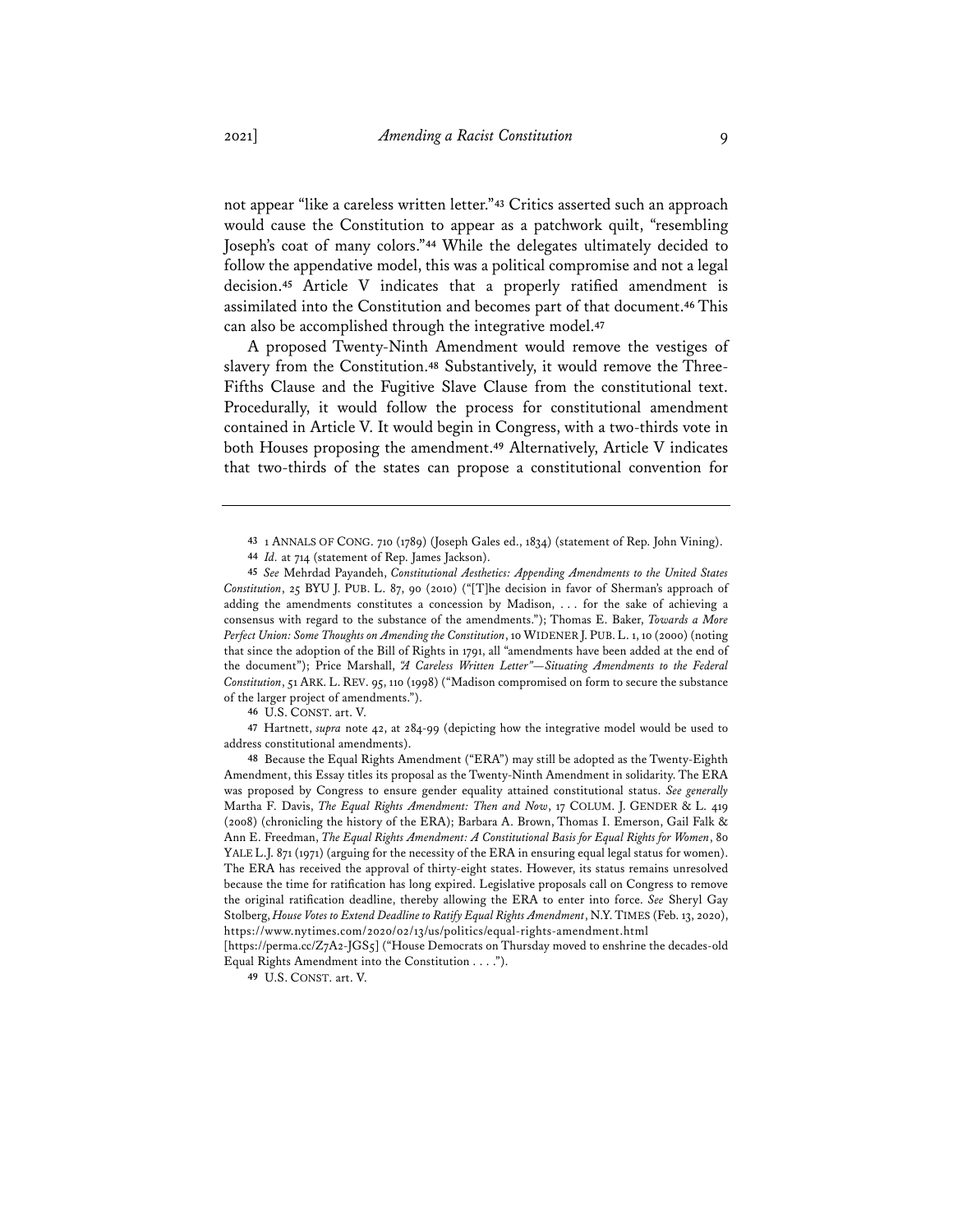considering amendments.**<sup>50</sup>** Either approach would then require approval by three-fourths of the states.

#### *Twenty-Ninth Amendment*

Proposing an amendment to the Constitution of the United States that removes the vestiges of slavery.

*Resolved by the Senate and House of Representatives of the United States of America in Congress assembled (two-thirds of each House concurring therein)*,

That the following revisions shall be made to the Constitution of the United States, which shall be valid when ratified by the legislatures of threefourths of the several States:

### Section 1.

The following revisions are made to Article I, Section 2, Clause 3 of the Constitution of the United States.

Representatives and direct Taxes shall be apportioned among the several States which may be included within this Union, according to their respective Numbers, which shall be determined by adding to the whole Number of free-Persons, including those bound to Service for a Term of Years, and excluding Indians not taxed, three-fifths of all other Persons. The actual Enumeration shall be made within three Years after the first Meeting of the Congress of the United States, and within every subsequent Term of ten Years, in such Manner as they shall by Law direct. The Number of Representatives shall not exceed one for every thirty Thousand, but each state shall have at least one Representative; and until such enumeration shall be made, the State of New Hampshire shall be entitled to chuse [sic] three, Massachusetts eight, Rhode-Island and Providence Plantations one, Connecticut five, New-York six, New Jersey four, Pennsylvania eight, Delaware one, Maryland six, Virginia ten, North Carolina five, South Carolina five, and Georgia three.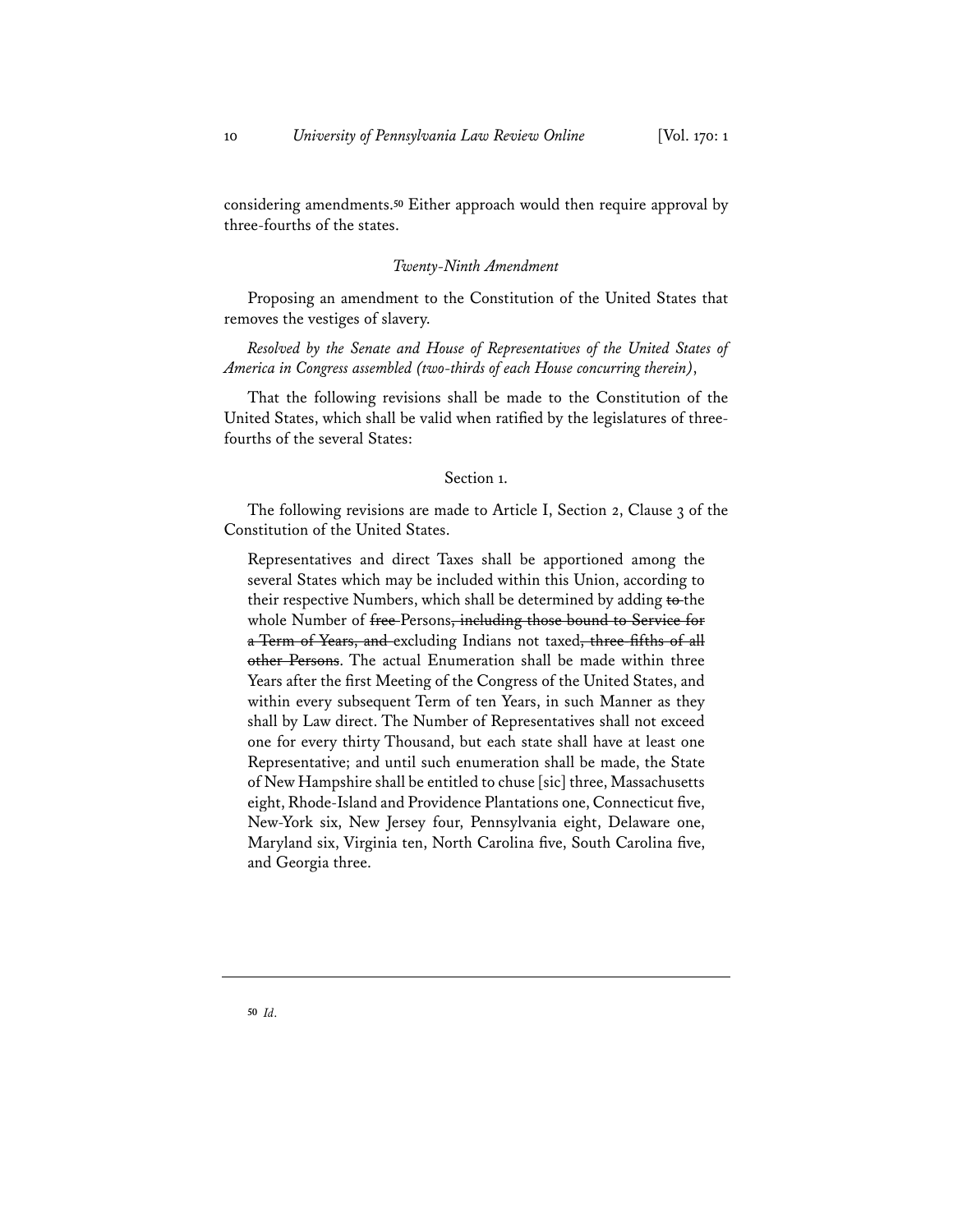## Section 2.

Article I, Section 9, Clause 1 of the Constitution of the United States is hereby deleted.

The Migration and Importation of such Persons as any of the States now existing shall think proper to admit, shall not be prohibited by the Congress prior to the Year one thousand eight hundred and eight, but a Tax or duty may be imposed on such Importation, not exceeding ten dollars for each Person.

## Section 3.

Article IV, Section 2, Clause 3 of the Constitution of the United States is hereby deleted.

No Person held to Service or Labour in one State, under the Laws thereof, escaping into another, shall, in Consequence of any Law or Regulation therein, be discharged from such Service or Labour, but shall be delivered up on Claim of the Party to whom such Service or Labour may be due.

## Section 4.

The following revisions are made to Article V of the Constitution of the United States.

The Congress, whenever two thirds of both Houses shall deem it necessary, shall propose Amendments to this Constitution, or, on the Application of the Legislatures of two thirds of the several States, shall call a Convention for proposing Amendments, which, in either Case, shall be valid to all Intents and Purposes, as Part of this Constitution, when ratified by the Legislatures of three fourths of the several States, or by Conventions in three fourths thereof, as the one or the other Mode of Ratification may be proposed by the Congress; Provided that no Amendment which may be made prior to the Year One thousand eight hundred and eight shall in any Manner affect the first and fourth Clauses in the Ninth Section of the first Article; and that no State, without its Consent, shall be deprived of its equal Suffrage in the Senate.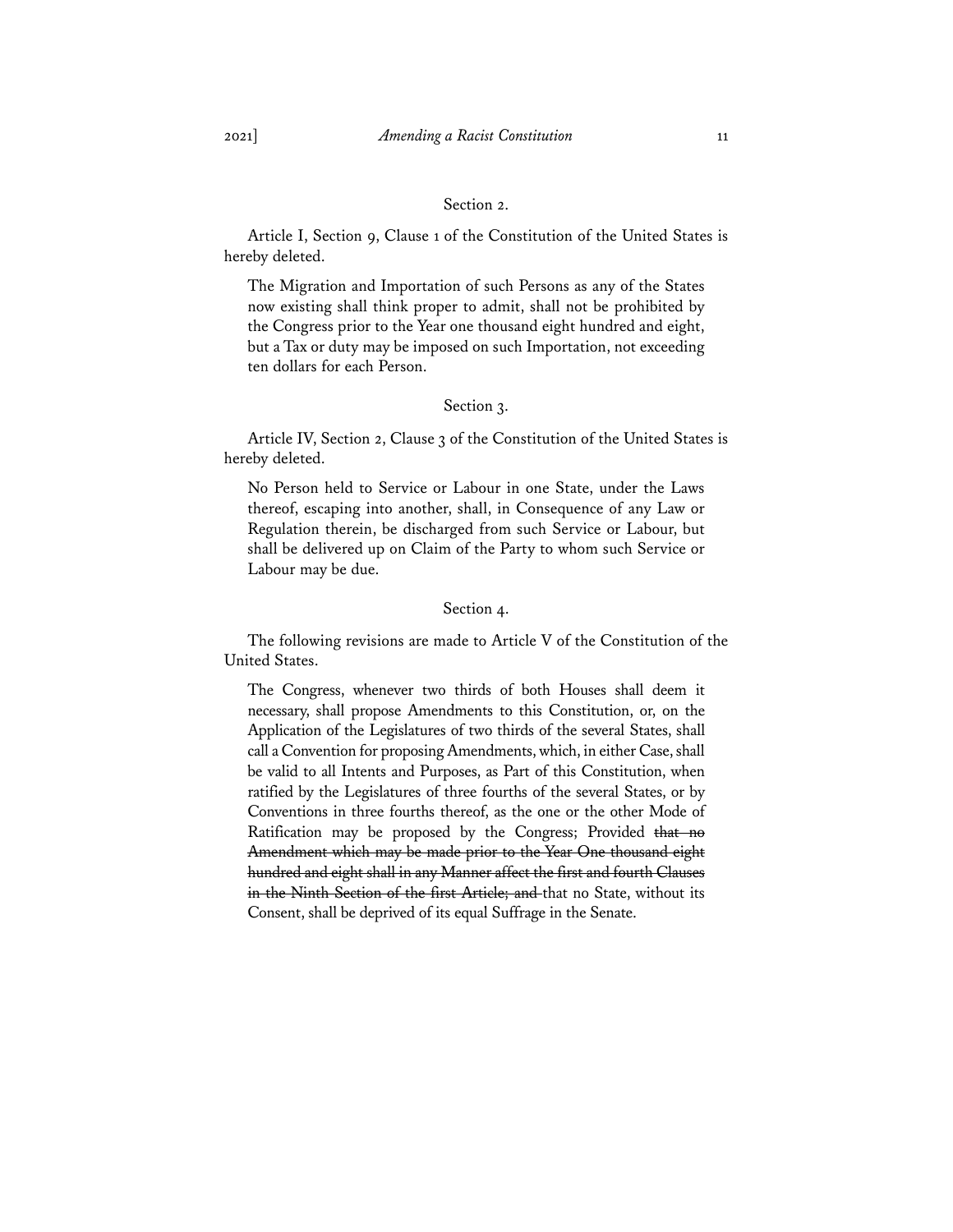#### Section 5.

This amendment shall not abridge, enlarge, or modify any rights, benefits, or obligations, substantive or procedural. It shall not affect the interpretation of any other constitutional provision or amendment.

\* \* \*

These changes to the Constitution would require no further conforming edits. There are no relevant cross-references. There is no added text. The Constitution's overall structure would remain unchanged.**<sup>51</sup>** Moreover, these amendments would not affect existing law. Rather, they would directly address the legacy of slavery that remains in the Constitution.**<sup>52</sup>** Accordingly, the adoption of the Twenty-Ninth Amendment would not raise the concerns that might exist if more substantive changes were proposed.**<sup>53</sup>**

#### III. CONSTITUTIONAL CHANGE AS ANTI-RACISM

The Constitution was drafted so that the words "slave" and "slavery" never appeared in its text. As James Madison argued during the constitutional convention, it would be "wrong to admit in the Constitution the idea that there could be property in men."**<sup>54</sup>** The Twenty-Ninth Amendment would remove the original traces of this idea from the Constitution.

**<sup>51</sup>** *Cf*. Tobin Harshaw, *The Constitution, Sort Of*, N.Y. TIMES: OPINIONATOR (Jan. 7, 2011, 8:37 PM), https://opinionator.blogs.nytimes.com/2011/01/07/the-constitution-sort-of [https://perma.cc/B6U8-C3KP] (collecting statements that describe several constitutional provisions as inoperative). *But see* Peter Beck, *The Parts We Skip: A Taxonomy of Constitutional Irrelevancy*, 34 CONST. COMMENT. 223 (2019) (arguing the value in keeping the original constitutional text).

**<sup>52</sup>** The provision in Article I, Section 2, Clause 3 regarding the apportionment of direct taxes could also be eliminated. While this provision does not implicate the racial justice considerations that motivate the Twenty-Ninth Amendment, it was also made functionally irrelevant by the Fourteenth Amendment. Hartnett, *supra* note 42, at 274.

**<sup>53</sup>** *Cf.* Jason Mazzone, *Unamendments*, 90 IOWA L. REV. 1747, 1753 (2005) (addressing the difficulties of adopting constitutional amendments); Akhil Reed Amar, *Philadelphia Revisited: Amending the Constitution Outside Article V*, 55 U. CHI. L. REV. 1043, 1044 (1988) (proposing various alternative methods for amending the Constitution). *See generally* Jesse Wegman, *Thomas Jefferson Gave the Constitution 19 Years. Look Where We Are Now*, N.Y. TIMES (Aug. 4, 2021), https://www.nytimes.com/2021/08/04/opinion/amend-constitution.html [https://perma.cc/W7BZ-6QJQ] (discussing the difficulty of amending the Constitution).

**<sup>54</sup>** James Madison, Power of Congress to Prohibit the Slave Trade, (Aug. 25, 1787), *in* 10 THE PAPERS OF JAMES MADISON 157, 157 (Robert A. Rutland, Charles F. Hobson, William M.E. Rachal & Frederika J. Teute eds., 1977).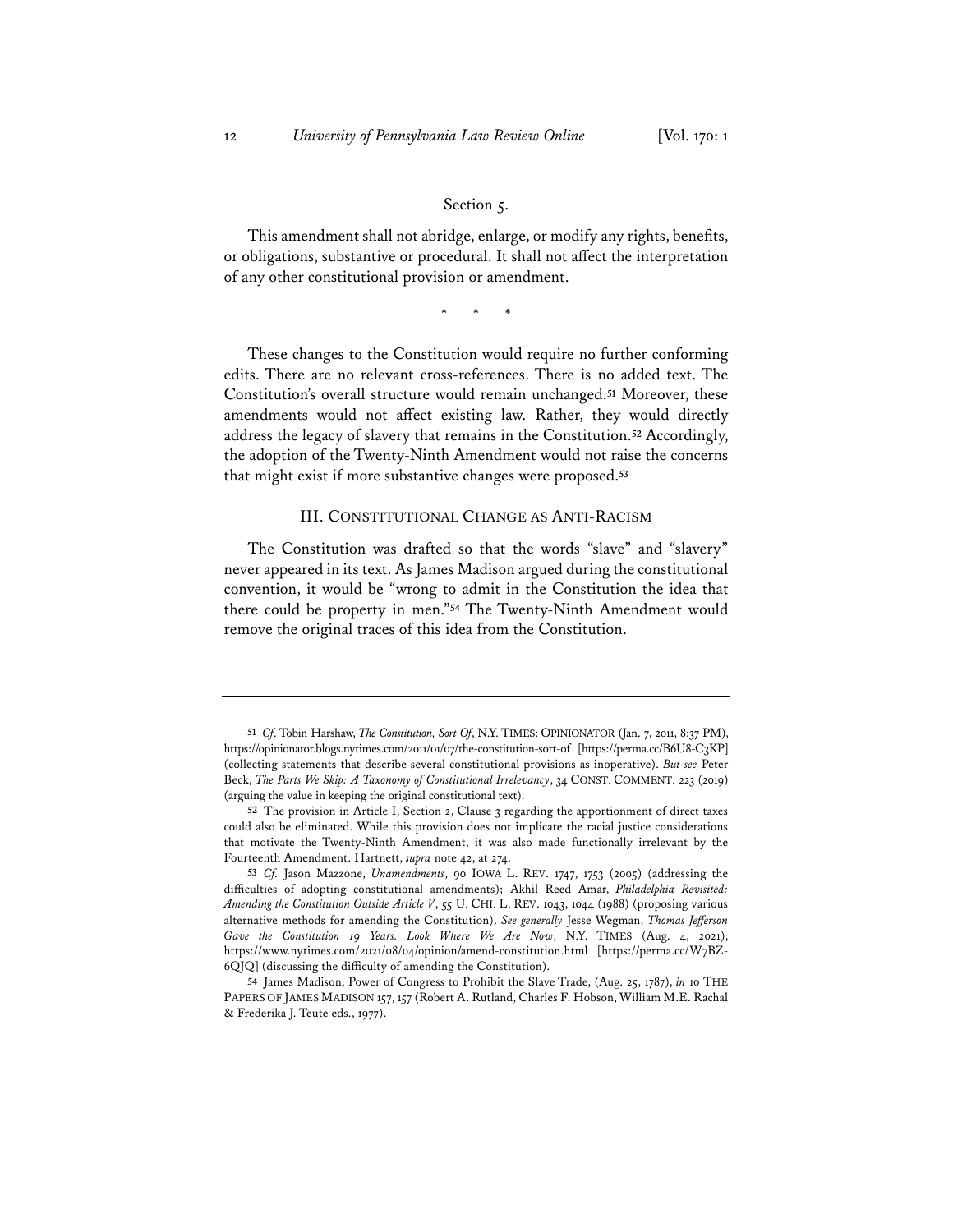In addition, this proposal would remove any possibility that these provisions could be used in the future. Constitutional law is ultimately about constitutional interpretation.**<sup>55</sup>** While the Three-Fifths Clause and the Fugitive Slave Clause are universally condemned today, the future is uncertain. By remaining in the constitutional text, future courts are given the opportunity to reinterpret and resuscitate them.**<sup>56</sup>** The Twenty-Ninth Amendment would end this potential threat.

As revealed by the 2020 racial justice movement, silence is complicity in racism.**<sup>57</sup>** The Reconstruction Amendments were essential to ending the institution of slavery, but they did not remove the remaining "badges and incidents" of slavery from the Constitution.**<sup>58</sup>** To stay silent and maintain the constitutional status quo is to perpetuate the legacy of racism. Until the Constitution is excised of the Three-Fifths Clause and the Fugitive Slave Clause, it will remain a racist document. The adoption of the Twenty-Ninth Amendment would thus serve as an anti-racist act and perhaps signal the start of the next Reconstruction.**<sup>59</sup>**

In recent years, the call for slavery reparations has been growing.**<sup>60</sup>** While financial compensation is most commonly discussed as a modern response to

**<sup>55</sup>** *See* David A. Strauss, Foreword, *Does the Constitution Mean What It Says?*, 129 HARV. L. REV. 1 (2015) (describing how constitutional text and interpretation are often inconsistent).

**<sup>56</sup>** *See* Jonathan F. Mitchell, *The Writ-of-Erasure Fallacy*, 104 VA. L. REV. 933 (2018) (explaining that laws found unconstitutional remain in the statutory code until a legislature repeals them); Gabriel J. Chin, Roger Hartley, Kevin Bates, Rona Nichols, Ira Shiflett & Salmon Shomade, *Still on the Books: Jim Crow and Segregation Laws Fifty Years After* Brown v. Board of Education, 2006 MICH. ST. L. REV. 457 (reviewing how segregationist laws remain in the codes of many Southern states).

**<sup>57</sup>** *See* IBRAM X. KENDI, HOW TO BE AN ANTIRACIST 18 (2019) ("There is no such thing as a nonracist or race-neutral policy.").

**<sup>58</sup>** *See, e.g.*, The Civil Rights Cases, 109 U.S. 3, 20 (1883) (referring to the "badges and incidents" of slavery). *See generally* Jennifer Mason McAward, *Defning the Badges and Incidents of Slavery*, 14 U. PA. J. CONST. L. 561 (2012) (discussing how the second section of the Thirteenth Amendment addresses the vestiges of slavery).

**<sup>59</sup>** The rise of the civil rights era in the 1950s is often referred to as the birth of the Second Reconstruction. *See, e.g.*, RICHARD JOHNSON, THE END OF THE SECOND RECONSTRUCTION: OBAMA, TRUMP, AND THE CRISIS OF CIVIL RIGHTS 74-103 (2020); Kevin K. Gaines, *The End of the Second Reconstruction*, 1 MOD. AM. HIST. 113 (2018); George S. Burson, Jr., *The Second Reconstruction: A Historiographical Essay on Recent Works*, 59 J. NEGRO HIST. 322 (1974).

**<sup>60</sup>** *See, e.g.*, Ta-Nehisi Coates, *The Case for Reparations*, THE ATLANTIC (June 2014), https://www.theatlantic.com/magazine/archive/2014/06/the-case-for-reparations/361631

<sup>[</sup>https://perma.cc/6FZP-JYNE] ("Until we reckon with our compounding moral debts, America will never be whole.").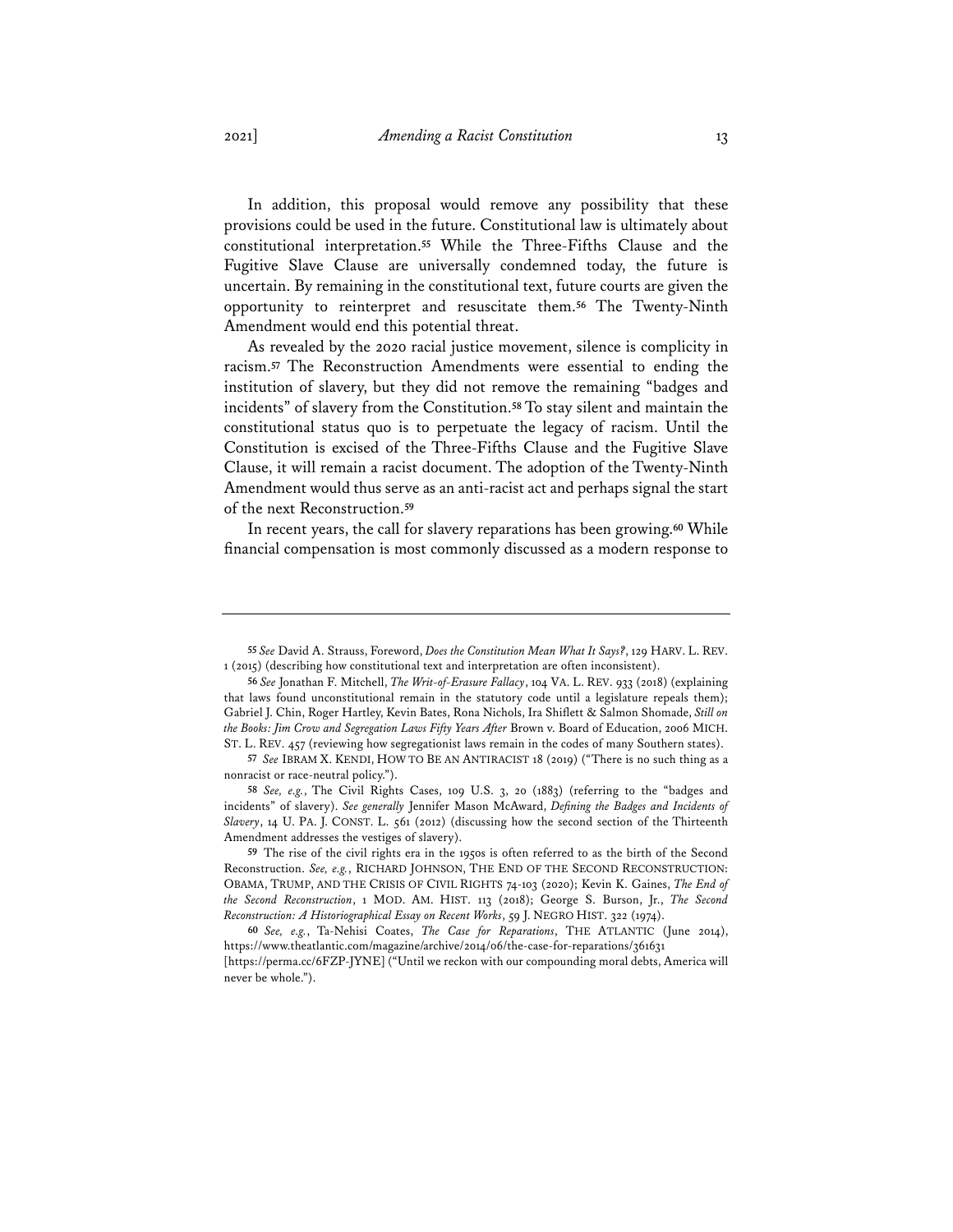slavery, reparations can encompass other acts.**<sup>61</sup>** These can include apologies, memorials, educational programs, and days of remembrance.**<sup>62</sup>** Indeed, nonmonetary reparations can be particularly valuable when the passage of time makes it more difficult to assign modern responsibility for past harms.**<sup>63</sup>** Symbolic reparations are also valuable when the number of victims make financial calculations overwhelming, and the depth of suffering make any compensation meaningless.**<sup>64</sup>** The Twenty-Ninth Amendment can thus serve as a healing and restorative act.**<sup>65</sup>**

There are other revisions worth making to the Constitution.**<sup>66</sup>** For example, the Thirteenth Amendment allows for involuntary servitude if imposed as a form of criminal punishment.**<sup>67</sup>** This provision should be stricken. The Constitution reflects other forms of inequality such as its use

**<sup>61</sup>** *See* A. Mechele Dickerson, *Designing Slavery Reparations: Lessons from Complex Litigation*, 98 TEX. L. REV. 1255, 1255 n.2 (2020) ("Reparations include . . . apologies, commissions, legislation, and cash payments to groups or individuals.").

**<sup>62</sup>** *See* REDRESS FOR HISTORICAL INJUSTICES IN THE UNITED STATES: ON REPARATIONS FOR SLAVERY, JIM CROW, AND THEIR LEGACIES 5 (Michael T. Martin & Marilyn Yaquinto eds., 2007) (delineating three categories of reparations, "which, broadly defined, are 'capital transfer,' 'skill transfer,' and 'power sharing'"). *See generally* ROY L. BROOKS, ATONEMENT AND FORGIVENESS: A NEW MODEL FOR BLACK REPARATIONS (2004) (chronicling the various forms of the Black redress movement).

**<sup>63</sup>** *See* Thomas Craemer, *Estimating Slavery Reparations: Present Value Comparisons of Historical Multigenerational Reparations Policies*, 96 SOC. SCI. Q. 639, 640 (2015) ("With regard to reparations, the uncertainty associated with the passage of time is viewed as a major obstacle."); Eric A. Posner & Adrian Vermeule, *Reparations for Slavery and Other Historical Injustices*, 103 COLUM. L. REV. 689, 727-732 (2003) (considering alternative reparations models to cash payments, such as affirmative action and apologies).

**<sup>64</sup>** *See, e.g.*, Anja Hense, *Limitation of Economic Damages as a "Humanitarian Gesture": The German Foundation "Remembrance, Responsibility and the Future",* 46 J. CONTEMP. HIST. 407, 421 (2011) (stating that victims seeking German reparations after World War Two "remained largely unfulfilled"); Paul R. Dubinsky, *Justice for the Collective: The Limits of the Human Rights Class Action*, 102 MICH. L. REV. 1152, 1166, 1185 (2004) (discussing the challenges faced by those attempting to seek reparations through litigation).

**<sup>65</sup>** *See generally* VIRGINIE LADISCH & ANNA MYRIAM ROCCATELLO, INT'L CTR. TRANSITIONAL JUST.,THE COLOR OF JUSTICE:TRANSITIONAL JUSTICE AND THE LEGACY OF SLAVERY AND RACISM IN THE UNITED STATES (2021), https://www.ictj.org/sites/default/files/ICTJ\_Briefing\_TJ\_US\_Race.pdf [https://perma.cc/64UL-2FGS] (arguing that transitional justice principles should be applied in response to slavery and racism in the United States).

**<sup>66</sup>** *See, e.g.*, Symposium, *The Democracy Constitution: Responses*, DEMOCRACY, Summer 2021, https://democracyjournal.org/magazine/61/the-democracy-constitution [https://perma.cc/GL5F-43K4] (describing several proposed constitutional amendments); *It's Been 50 Years Since America's Last Real Update to Its Constitution*, N.Y. TIMEs (Aug. 4, 2021), https://www.nytimes.com/interactive/2021/08/04/opinion/usconstitution-amendments.html [https://perma.cc/7KSX-NV8B] (collecting proposed constitutional revisions from scholars and experts).

**<sup>67</sup>** *See* Michele Goodwin, *The Thirteenth Amendment: Modern Slavery, Capitalism, and Mass Incarceration*, 104 CORNELL L. REV. 899, 980-83 (2019).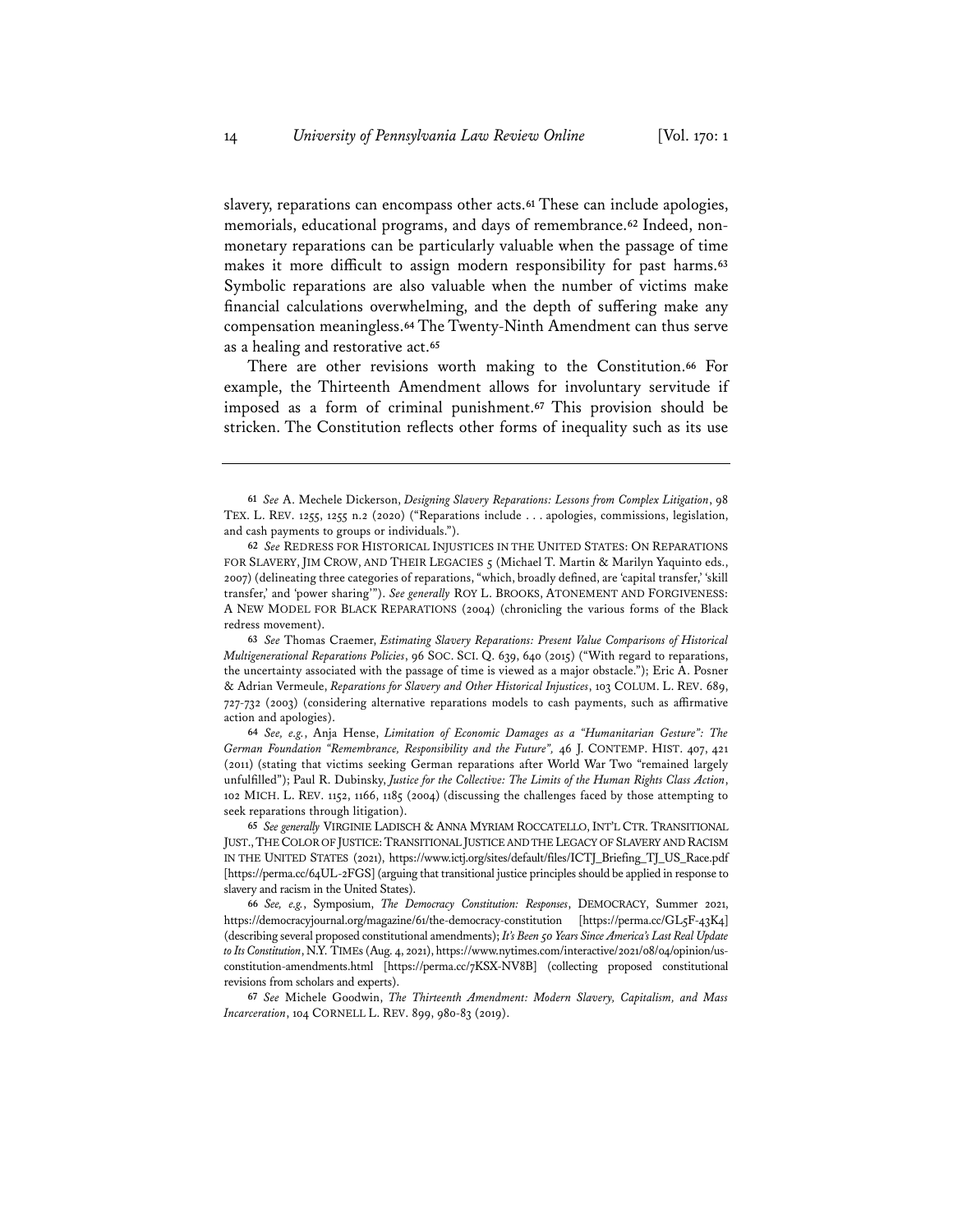of gendered pronouns.**<sup>68</sup>** These should be revised. Perhaps this proposal will serve to inspire changes to other racist elements in federal law. It is remarkable that several civil rights statutes continue to use "white citizens" as the standard for assessing equality.**<sup>69</sup>** Section 1981 of Title 42, which addresses equal rights under the law, provides that:

All persons within the jurisdiction of the United States shall have the same right in every State and Territory to make and enforce contracts, to sue, be parties, give evidence, and to the full and equal benefit of all laws and proceedings for the security of persons and property as is enjoyed by *white citizens* . . . .**<sup>70</sup>**

Section 1982, which addresses property rights, contains similar language that refers to the rights "enjoyed by *white citizens*."**<sup>71</sup>** Because these statutes were adopted as part of the Civil Rights Act of 1866, it is not surprising that whiteness would be the standard for assessing equal treatment.**<sup>72</sup>** Yet today, this language is unnecessary. It also serves as a stark reminder of both white privilege and the burden of color. These statutes could be amended by simply striking the phrase "as is enjoyed by white citizens."**<sup>73</sup>**

**<sup>68</sup>** *See, e.g.*, Darrell A.H. Miller, *Constitutional Pronouns*, 27 DUKE J. GENDER L. & POL'Y 227 (2020) (criticizing the Constitution's use of gendered pronouns).

**<sup>69</sup>** In *Comcast Corp. v. National Ass'n of African American-Owned Media*, the Supreme Court cited these statutes and their treatment of "white citizens" as the benchmark for equality. 140 S. Ct. 1009, 1015 (2020). This reflects how structural racism functions within the highest levels of the legal system without any pause or reflection.

**<sup>70</sup>** 42 U.S.C. § 1981(a) (emphasis added).

**<sup>71</sup>** 42 U.S.C. § 1982 ("All citizens of the United States shall have the same right, in every State and Territory, as is enjoyed by *white citizens* thereof to inherit, purchase, lease, sell, hold, and convey real and personal property.") (emphasis added).

**<sup>72</sup>** *See generally* THE GREATEST AND THE GRANDEST ACT: THE CIVIL RIGHTS ACT OF 1866 FROM RECONSTRUCTION TO TODAY (Christian G. Samito ed., 2018) (discussing the language of the Civil Rights Act of 1866 and its implications); GEORGE RUTHERGLEN, CIVIL RIGHTS IN THE SHADOW OF SLAVERY: THE CONSTITUTION, COMMON LAW, AND THE CIVIL RIGHTS ACT OF 1866, at 4 (2012) (arguing that the Civil Rights Act of 1866 established "the rights of whites" as "the natural measure of equality for everyone").

**<sup>73</sup>** 42 U.S.C. § 1982. Other changes should also be made to federal law. *See, e.g.*, U.W. Clemon, Joshua Karsh & Cyrus Mehri, *The Nation's First Civil-Rights Law Needs to Be Fixed*, THE ATLANTIC (Aug. 7, 2020), https://www.theatlantic.com/ideas/archive/2020/08/nations-first-civil-rights-lawneeds-be-fixed/614926/ [https://perma.cc/EL97-QLBU] (discussing the need to reform Section 1981).